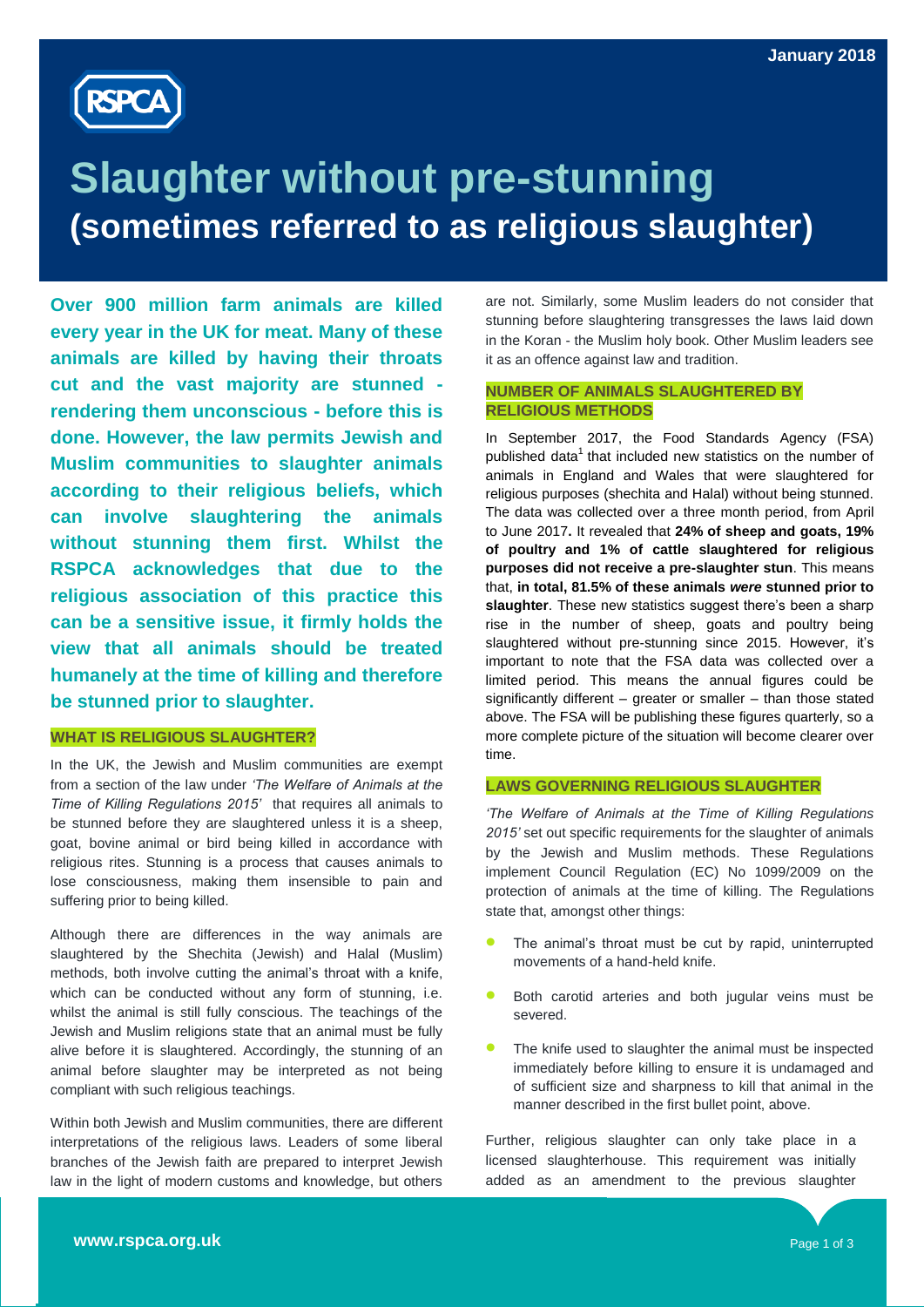## **Key Welfare Issues**

#### **SLAUGHTER WITHOUT PRE-STUNNING**

In June 2003, the Government's independent advisory body, the Farm Animal Welfare Council (FAWC) published its report on the "Welfare of Farmed Animals at Slaughter or Killing – Part 1: Red Meat Animals". In undertaking a comprehensive review of all red meat slaughter methods, including religious slaughter practices, members of the FAWC considered evidence from many individuals and organisations, including religious and animal welfare groups, as well as observing the various methods of slaughter for themselves.

Their report focused on three particular animal welfare issues with regard to slaughter without pre-stunning. These were:

- pre-slaughter handling
- the potential for pain and distress during exsanguination
- the time to loss of brain responsiveness.

On the first of these issues, FAWC concluded that the level of restraint required to sufficiently expose the throat of the animal. perform an effective neck cut, and hold the animal still until it had bled out, was far greater than that needed for conventional slaughter.

With regard to the potential for pain and distress, FAWC considered the representations it had received - some of which had argued that a neck cut is not painful provided it is performed as a rapid, uninterrupted movement with a sharp knife. FAWC came to the view, however, that when a large transverse incision is made across the neck a number of vital tissues are transected, including: skin, muscle, trachea, oesophagus, carotid arteries, jugular veins, major nerve trunks, plus numerous minor nerves. They concluded that such a drastic cut would inevitably trigger a barrage of sensory information to the brain in a sensible (conscious) animal. FAWC stated that: "*we are persuaded that such a massive injury would result in very significant pain and distress in the period before insensibility supervenes*".

Concerning the time taken to loss of brain responsiveness, FAWC considered the available evidence and concluded that adult cattle can take between 22 and 40 seconds to become insensible (unconscious) after neck cutting. FAWC also cited work on calves that had shown a variation in the period to insensibility from 10 to 120 seconds. The longer times were the result of occlusion of the carotid arteries. This issue is observed in a proportion of cattle, and particularly in calves, and occurs when the carotid arteries contract after the cut has been made thereby sealing the cut ends and thus maintaining blood pressure within the brain.

FAWC"s recommendations on this issue were that, "*Council considers that slaughter without pre-stunning is unacceptable and that the Government should repeal the current exemption,*"

and that, "*Until the current exemption which permits slaughter without pre-stunning is repealed, Council recommends that any animal not stunned before slaughter should receive an immediate post-cut stun*".

In 2005, the Government issued its final response to the FAWC"s 2003 report in the form of a consultation document. The accompanying statement indicated that the Government was not intending to adopt the FAWC"s recommendation to repeal a current legal exemption allowing Halal and Kosher meat to be produced in the UK without the animals being stunned, but that it may consider the issue of labelling of meat (see below) from such slaughter methods – on a voluntary basis. The RSPCA responded to the Government's consultation, urging it to consider more carefully the animal welfare implications of allowing continuation of slaughter without pre-stunning, and pressed for the compulsory labelling of meat from animals slaughtered in this way. However, the Government again stated that it would not change the law and that slaughter without pre-stunning would continue to be permitted for Jewish and Muslim groups.

Research undertaken in New Zealand (Gibson *et al.*, 2009) has provided further evidence of the welfare problems associated with neck cutting of conscious animals. The work showed that brain signals in calves indicate that they do appear to feel pain when slaughtered without pre-stunning. A pain signal lasting for up to 2 minutes was detected following neck cutting. The researchers also showed that when the animals are concussed through stunning, brain signals corresponding to pain disappear.

#### **LABELLING OF MEAT FROM ANIMALS SLAUGHTERED BY RELIGIOUS METHODS**

It has been estimated that less than half of the meat from animals slaughtered by the Jewish methods is sold in Kosher shops. The consumption of certain parts of the animals' hindquarters such as veins, lymphatic and sciatic nerve and its branches, is forbidden under Jewish law. To remove them is a specialised task, which has not been practised in the UK since the 1930"s. Consequently, all hindquarters are rejected as not Kosher, as are many carcasses which cannot be consumed as Kosher meat for other reasons (for example, damage to the carcass). A high proportion of the meat which is declared non-Kosher is therefore sold on the open market but is not labelled as meat from animals that have been slaughtered without prestunning. Also, it is currently not possible to tell whether meat simply labelled "Halal" comes from animals that have been pre-stunned or not before slaughter.

A previous FAWC report (1985) on religious slaughter highlighted this issue, and recommended that all meat from animals slaughtered by religious methods, and offered for sale "...*should be clearly labelled to indicate the method of slaughter*". However, the law has not been changed to give effect to this recommendation. In its response to the FAWC Report, made in March 2005, the Government indicated that it